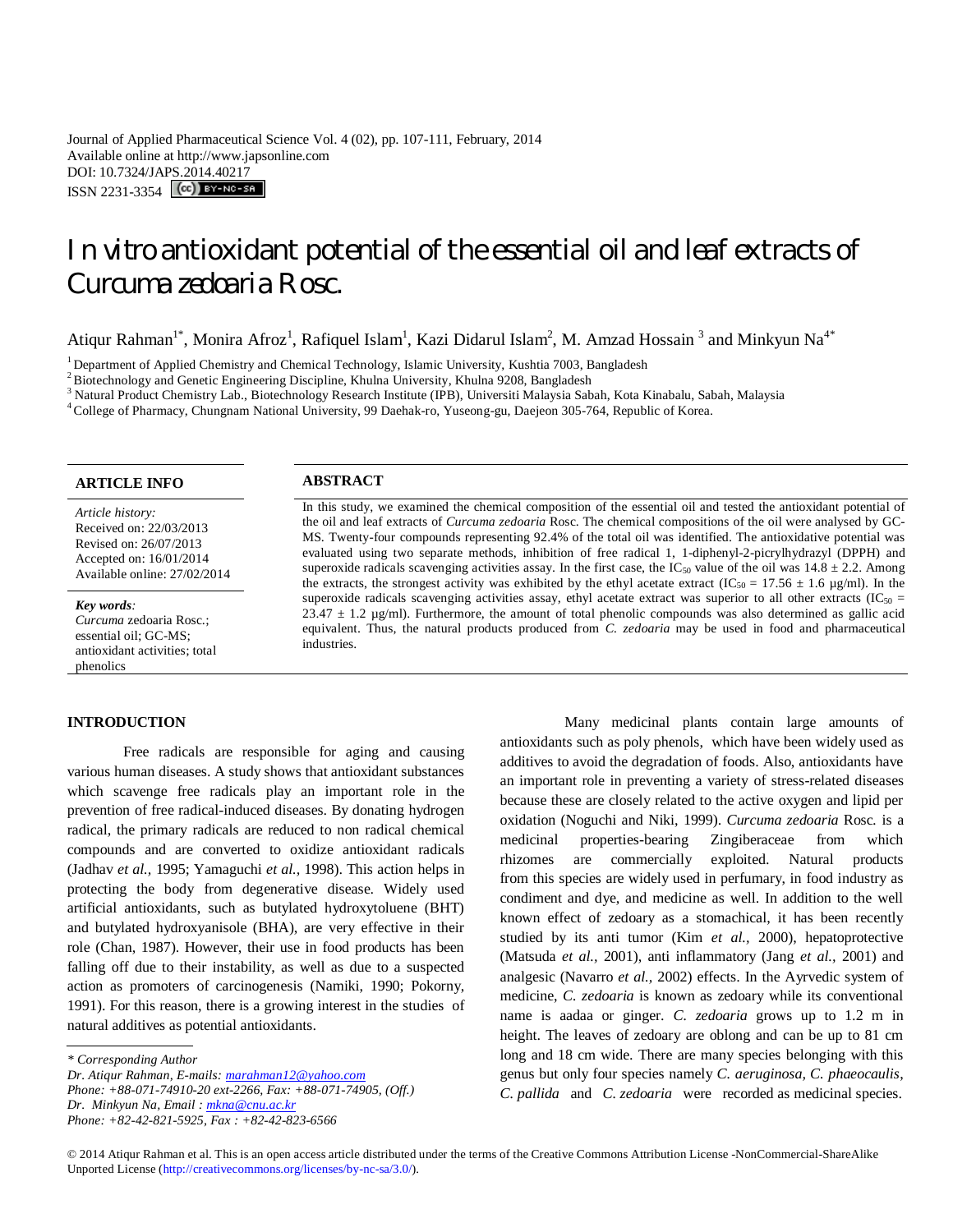The plant is native to India and Indonesia. It was introduced to Europe by Arabs around the sixth century. In Bangladesh, it is found mostly in Chittagong, Dhaka, Srimangal and Dinajpur. It is also been cultivated in home yards and gardens. (Staples and Herbst, 2005). Therefore, the aim of this study was to determine the chemical composition of the essential oil from leaves of *C. zedoaria* by GC–MS and to evaluate the antioxidative properties of the essential oil and various organic extracts.

# **MATERIALS AND METHODS**

#### **Chemicals and Reagents**

Gallic acid, kojic acid, L-ascorbic acid, L-tyrosine, Folin–Ciocalteau's phenol reagent, 1, 1- diphenyl-2-picrylhydrazyl (DPPH), butylated hydroxyanisole (BHA),tyrosinase, and xanthine oxidase (XOD) were obtained from Sigma–Aldrich (St. Louis, MO). Nitrotetrazolium blue chloride (NBT) was purchased from Fluka (Buchs, Switzerland). All other chemicals and solvents were of highest commercial grade.

# **Plant materials**

The leaves of *Curcuma zedoaria* Rosc. were collected from Gopalgonj, Jhenaidah and Kushtia of Bangladesh in January 2010 and identified by Dr. Oliur Rahman, Bangladesh National Herbarium, Dhaka, where a voucher specimen (DACB 35212) has been deposited.

# **Isolation of the Essential Oil**

The air-dried leaves (200 g) of *C. zedoaria* were subjected to hydro distillation for 3h using a Clevenger type apparatus. The oil was dried over anhydrous  $Na<sub>2</sub>SO<sub>4</sub>$  and preserved in a sealed vial at 4°C for further analysis.

# **Preparation of Organic Extracts**

The air-dried leaves *C. zedoaria* were first pulverized into powdered form. The dried powder (50 g) was then extracted with hexane, chloroform, ethyl acetate and methanol separately at room temperature for 7 days and the solvents were evaporated by vacuum rotary evaporator temperature at 50°C. The extraction process yielded hexane (7.3 g), chloroform (6.2 g), ethyl acetate (7.4 g) and methanol (6.5 g) extracts respectively. Solvents (analytical grade) for extraction were obtained from commercial sources (Sigma–Aldrich, St. Louis, MO, USA).

### **Gas Chromatography-Mass Spectrometry (GC-MS) Analysis**

The GC-MS was carried out using total ion monitoring mode on a Varian 3800 gas chromatograph interfaced to a Varian Saturn ion trap 2200 GC-MS spectrometer. The temperatures of transfer line and ion source were 280°C and 275°C respectively. Ions were obtained by electron ionization mode. The VF-5 capillary column (30 m length, 0.25 mm I.D. and 0.25 µm film thickness) was used. A 20% split injection mode was selected with a solvent delay time of 3 min with injection volume 0.2 µl. The initial column temperature was started at 50°C for 1 min, programmed at  $8^{\circ}$ C/min to 200 $^{\circ}$ C and heated until 280 $^{\circ}$ C at 10°C/min. Injection port was set at 250°C. Helium was used as the carrier gas at a constant flow rate of 1.0 ml/min. Molecular ions (mass range: 40-500 m/z) were monitored for identification. The relative percentage of the oil constituents was expressed as percentage by peak area normalization. Identification of components of the essential oil was based on their retention indices, relative to a homologous series of *n*-alkane  $(C_8 - C_{20})$  on the VF-5 capillary column under the same operating conditions and computer matching with the GC-MS spectra from the Wiley 6.0 MS data and literature data (Adams, 2007).

# **Determination of antioxidant activity** *DPPH-Radical Scavenging Activity*

DPPH radical scavenging activity of the extracts was determined by the method described by (Archana *et al.,* 2005). Various concentrations of test extracts were added to 2.9 ml of a 0.004% (w/v) methanol solution of DPPH. After 30 min of incubation period at room temperature, the absorbance was measured against a blank at 517 nm.  $IC_{50}$  values (concentration of sample required to scavenge 50% of free radicals) were calculated from the regression equation. Synthetic antioxidant reagents, butylated hydroxyanisole (BHA) and L-ascorbic acid were used as reference positive controls. Inhibition free radical DPPH in percent (I %) was calculated in following way:

$$
I\% = (A_{blank} - A_{sample}/A_{blank}) \times 100
$$

Where  $A<sub>blank</sub>$  is the absorbance of the control reaction (containing all reagents except the test compound), and  $A_{\text{sample}}$  is the absorbance of the test compound.  $IC_{50}$  values (concentration of sample required to scavenge 50% of free radicals) were calculated from the regression equation.

# *Superoxide anion (O<sup>2</sup> -• ) scavenging activity*

Superoxide radicals were generated in vitro by the xanthine oxidase (XOD). The scavenging activity of the sample was determined using the nitro-blue tetrazolium (NBT) reduction method. In this method,  $O_2$  reduces the yellow dye (NBT<sup>2+</sup>) to produce the blue formazan, which was measured spectrophotometrically at 560 nm. Antioxidants are able to inhibit the blue NBT formation (Cos *et al.,* 1998). The results were calculated as the percentage of inhibition according to the following formula:

 $I(\%) = 100[1-(S-SB) / (C-CB)]$  where S, SB, C, and CB are the absorbance of the sample, the blank sample, the control, and the blank control, respectively.

#### **Determination of total phenolics**

Total phenolic constituents of the aforementioned extracts were determined by Folin-Ciocalteu reagent in alkaline medium (Lister and Wilson, 2001) and was expressed as gallic acid equivalents (GAE). The absorbance of samples was measured at 760 nm and the results were expressed in mg/g (GAE) of dry weight of samples.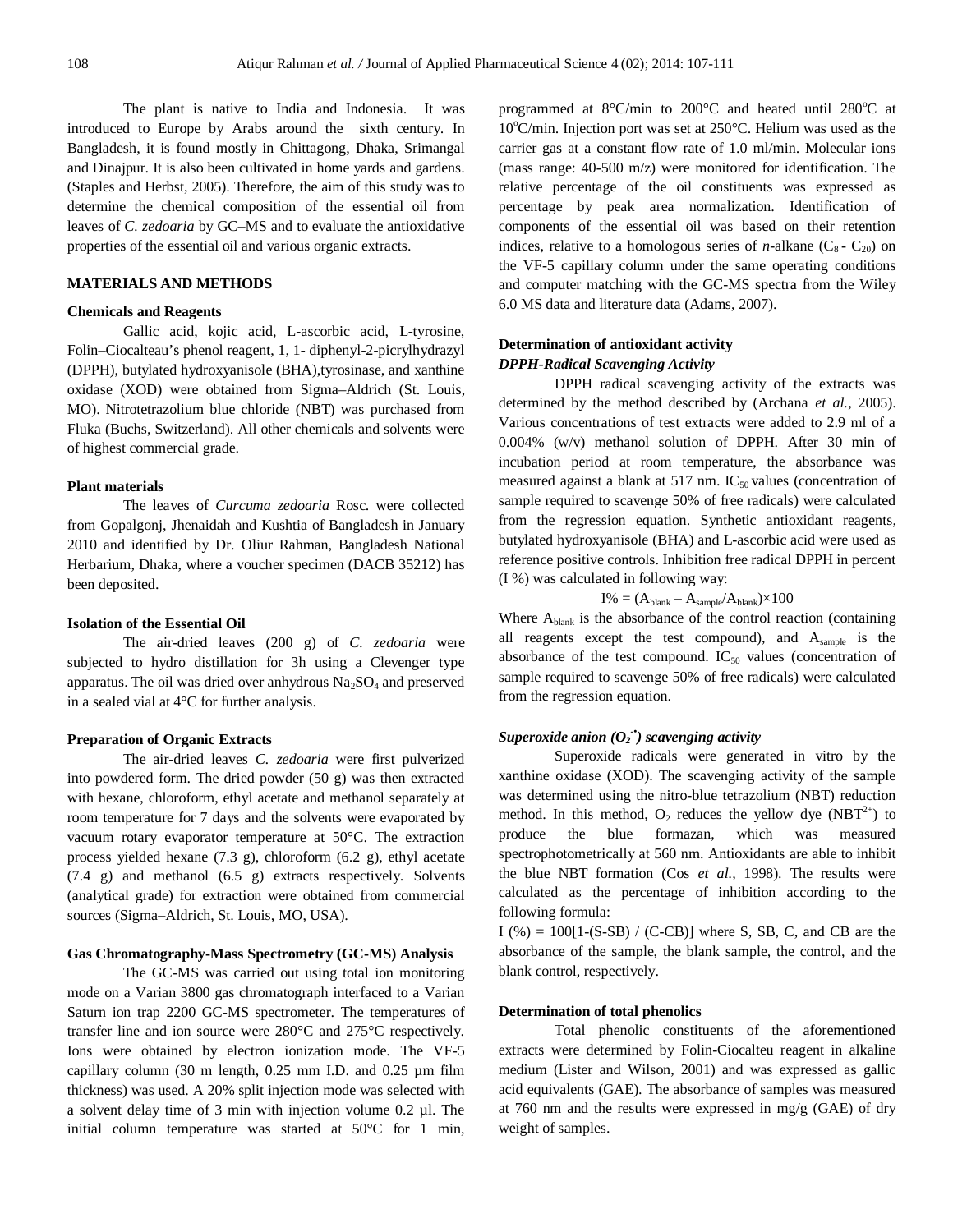#### **RESULTS AND DISCUSSION**

#### **Chemical composition of the essential oil**

The hydrodistillation of dried leaves of *C. zedoaria* Rosc. gave yellowish essential oil (yields  $\sim 0.8\%$ , w/w). The identified compounds, qualitative and quantitative analytical results by GC-MS, according to their elution order on a VF-5 capillary column are shown in Table 1.

| <b>Table. 1:</b> Chemical composition of the essential oil of <i>Curcuma zedoaria</i> |  |  |  |
|---------------------------------------------------------------------------------------|--|--|--|
| Rosc.                                                                                 |  |  |  |

| Sl. No. | Compound                      | $\mathbb{R}I^{\mathrm{a}}$ | $\frac{6}{6}$<br>$\mathbf{h}$<br>RA | $\mathbf c$<br><b>Identification</b> |
|---------|-------------------------------|----------------------------|-------------------------------------|--------------------------------------|
| 1.      | Cyclohexane                   | 719                        | 1.2                                 | RI, MS                               |
| 2.      | $cis-4$ -Heptenal             | 884                        | 0.6                                 | RI, MS                               |
| 3.      | Acetic acid                   | 895                        | 1.5                                 | RI, MS                               |
| 4.      | Cyclopentylmethanol           | 903                        | tr                                  | RI. MS                               |
| 5.      | $1-Octen-3-o1$                | 961                        | 12.4                                | RI, MS                               |
| 6.      | Benzyl alcohol                | 1036                       | 2.6                                 | RI, MS                               |
| 7.      | Eucalyptol                    | 1059                       | 22.4                                | RI, MS                               |
| 8.      | Borneol                       | 1088                       | 1.6                                 | RI, MS                               |
| 9.      | Naphthalene                   | 1196                       | tr                                  | RI, MS                               |
| 10.     | 1,2-Dihydro-1,1,6-trimethyl-  | 1224                       | 0.4                                 | RI, MS                               |
|         | naphthalene                   |                            |                                     |                                      |
| 11.     | 1-Methylnaphthalene           | 1289                       | 1.5                                 | RI, MS                               |
| 12.     | Bornyl acetate                | 1292                       | 0.8                                 | RI, MS                               |
| 13.     | Cycloheptanol                 | 1306                       | 1.6                                 | RI, MS                               |
| 14.     | Azulene                       | 1386                       | 1.3                                 | RI, MS                               |
| 15.     | <b>ß</b> -Elemene             | 1388                       | 9.6                                 | RI, MS                               |
| 16.     | Benzofuranone                 | 1426                       | 1.2                                 | RI, MS                               |
| 17.     | $v$ -Elemene                  | 1430                       | 0.8                                 | RI, MS                               |
| 18.     | $\alpha$ -Caryophyllene       | 1447                       | 17.2                                | RI, MS                               |
| 19.     | Ledol                         | 1530                       | 1.6                                 | RI, MS                               |
| 20.     | (-)-Spathulenol (Spathulenol) | 1550                       | 2.2                                 | RI, MS                               |
| 21.     | Caryophellene oxide           | 1561                       | 8.3                                 | RI, MS                               |
| 22.     | Aromadendrene oxide-(II)      | 1664                       | 0.8                                 | RI, MS                               |
| 23.     | Hexahydrofarnesylacetone      | 1816                       | 1.0                                 | RI, MS                               |
| 24.     | Pentadecanoic acid            | 1832                       | 1.8                                 | RI, MS                               |
|         | Total identified              |                            | 92.4%                               |                                      |

 $a<sup>a</sup>$ Retention index relative to *n*-alkanes on VF-5 capillary column, tr: trace amount  $(< 0.2\%)$ .

RI, comparison of retention index with bibliography.

Twenty-four constituents accounting for 92.4% of total oil compositions were identified. The oil contains a complex mixture consisting of mainly oxygenated mono- and sesquiterpenes, and mono- and sesquiterpene hydrocarbons. The major compounds detected in the leaves oil were eucalyptol (22.4%), α- caryophyllene (17.2%), 1-octen-3-ol (12.4%), βelemene (9.6%) and caryophyllene oxide (8.3%). Besides, benzyl alcohol (2.6%), ledol (1.6%), cycloheptanol (1.6%) and pentadecanoic acid (1.8%) were also found to be the minor components of *Curcuma zedoaria* oil. On the other hand, the previous research shows that the oil of *C. zedoaria* was made up mainly of mono- and sesquiterpenoids, monoterpene hydrocarbons (2.3%), oxygenated monoterpenes (26%), sesquiterpene hydrocarbons (38%), and oxygenated sesquiterpenes (13.5%). αterpinyl acetate (8.4%), isoborneol (7%), dehydrocurdione (9%) and selina-4(15),7(11)-dien-8-one (9.4%) were the major constituents of the leaf oil (Garg *et al.,* 2005). However, it is noteworthy that the composition of the essential oils from a particular species of plant can differ between harvesting seasons, extraction methods, and geographical sources, and that those from the different parts of the same plant can also differ widely (Burt, 2004). Several papers reported that all these compounds possess significant antioxidant activity in several model systems (Ruberto and Baratta, 2000; Cabrera and Prieto, 2010). It is also possible that the minor components might be involved in some type of synergism with the other active compounds. Also, the essential oils are, from the chemical point of view, quite complex mixtures constituted by several tens of components, and this complexity makes it often difficult to explain the aforesaid activities. If we exclude the case of some phenolic components, whose antimicrobial and antioxidant activity is well known and widely documented (Helander *et al.,* 1998; Yanishlieva *et al.,* 1999) and some other examples of pure compounds nothing is known about the effectiveness of most components (Aeschbach *et al.,* 1994).

### **Determination of antioxidant activity** *Scavenging activity of DPPH radical*

The DPPH is a stable free radical, which has been widely accepted as a tool for estimating free radical scavenging activities of antioxidants (Sánchez-Moreno, 2002). The effect of antioxidants on DPPH radical scavenging was thought to be due to their hydrogen donating ability. DPPH is a stable free radical and accepts an electron or hydrogen radical to become a stable diamagnetic molecule (Soares *et al.,* 1997). The reduction capability of DPPH radicals was determined by the decrease in its absorbance at 517 nm induced by antioxidants. The DPPH radical scavenging activity of the essential oil and the organic extracts are shown in Table 2.

| <b>Table. 2:</b> Free radical scavenging activity (DPPH) of the oil and extracts |  |  |
|----------------------------------------------------------------------------------|--|--|
| of Curcuma zedoaria R.                                                           |  |  |

| Sample                  | $IC_{50}$ (µg/ml) |
|-------------------------|-------------------|
| Essential oil           | $14.8 \pm 2.2$    |
| Methanol extract        | $25.11 \pm 1.5$   |
| Hexane extract          | $117.79 \pm 2.2$  |
| Chloroform extract      | $50.13 \pm 1.1$   |
| Ethyl acetate extract   | $17.56 \pm 1.6$   |
| Ascorbic acid (Control) | $6.55 \pm 0.9$    |
| BHA (Control)           | $18.27 \pm 1.4$   |

Values are given as mean ± S.D. of triplicate experiments. BHA: butylated hydroxyanisole.

Lower  $IC_{50}$  value indicates higher antioxidant activity. Polar extracts exhibited stronger activity than non-polar extracts. Of all samples studied, the essential oil and ethyl acetate extract had the strongest free radical-scavenging activity with an  $IC_{50}$  value of  $14.8 \pm 2.2$  and  $17.56 \pm 1.6$  µg/ml, respectively. The methanol (IC<sub>50</sub>)  $= 25.11 \pm 1.5$  μg/ml) and the chloroform extract (IC<sub>50</sub> = 50.13  $\pm$ 1.1 μg/ml) showed moderate DPPH radical scavenging activity, while hexane extract showed little activity (IC50 =  $117.79 \pm 2.2$ ) μg/ml) as compared to positive controls L-ascorbic acid (IC<sub>50</sub> = 6.55  $\pm$  0.9 µg/ml) and BHA (IC<sub>50</sub> = 18.27  $\pm$  1.4 µg/ml). These results indicated that organic extracts of *C. zedoaria* leaves have a noticeable effect on scavenging free radical.

 ${}^{\text{b}}$ Relative area (peak area relative to the total peak area);

c Identification: MS, comparison of mass spectra with MS libraries.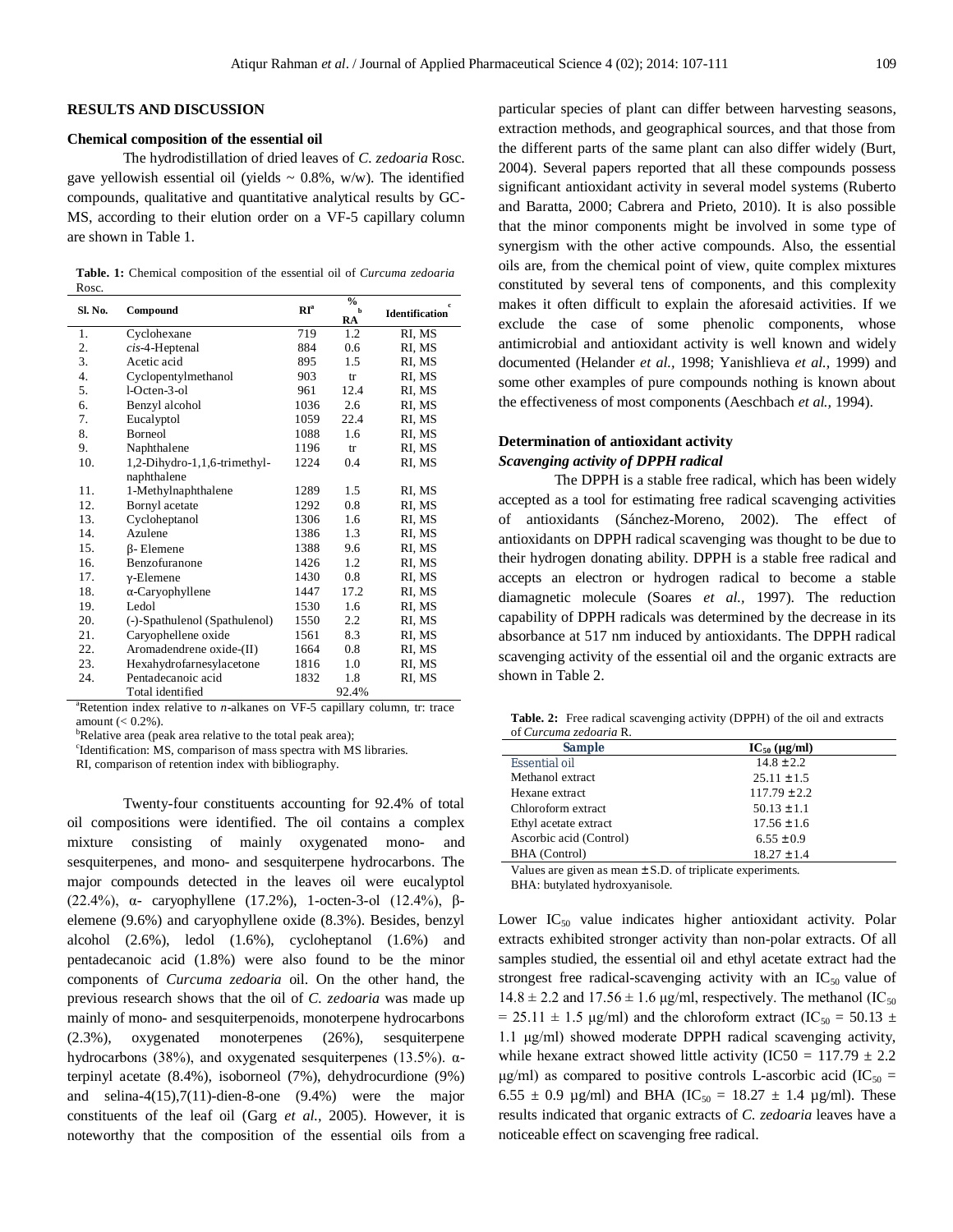# *Superoxide anion (O<sup>2</sup> -• ) scavenging activity*

In the PMS/NADH-NBT system, superoxide anion derived from dissolved oxygen by PMS/NADH coupling reaction reduces NBT. The decrease of absorbance at 560 nm with antioxidants thus indicates the consumption of superoxide anion in the reaction mixture. The scavenging activities of the extracts on superoxide radicals are shown in Table 3.

**Table. 3:** Superoxide anion  $(O_2$ <sup>+</sup>) scavenging activity of various leaf extracts of *Curcuma zedoaria* R.

| Sample                | $IC_{50}$ ( $\mu$ g/ml) |
|-----------------------|-------------------------|
| Essential oil         | ne                      |
| Methanol extract      | $34.41 \pm 1.5$         |
| Chloroform extract    | $51.76 \pm 1.7$         |
| Ethyl acetate extract | $23.47 \pm 1.2$         |
| Kojic acid            | $8.27 \pm 1.4$          |

Values are given as mean  $\pm$  S.D. of triplicate experiments. ne: not examined.

All the extracts exhibited noticeable superoxide radical scavenging activities. The highest superoxide radical scavenging activities was found in ethyl acetate extract (IC<sub>50</sub> = 23.47  $\pm$  1.2 µg/ml). Methanol and chloroform extract exhibited IC<sub>50</sub> values  $34.41 \pm 1.5$  and  $51.76$  $\pm$  1.7  $\mu$ g/ml, respectively. However, those values were significantly higher than the value of the positive control kojic acid  $(IC_{50} = 8.27 \pm 1.4 \,\mu g/ml)$ . These results imply that organic extracts of *C. zedoaria* leaves are superoxide scavengers and their capacity to scavenge superoxide may contribute to their antioxidant activity.

#### **Total phenolics content**

The phenolic compounds are very important plant constituents because of their scavenging ability due to their hydroxyl groups (Hatano *et al.,* 1989). Based on the absorbance values of various extract solutions, reacted with Folin-Ciocalteu reagent and compared with the standard solutions of gallic acid equivalents, as described above, total phenolics are shown in Table 4.

**Table. 4:** The amount of total phenolic contents mg/g (GAE) d/w of various leaf extracts of *Curcuma zedoaria* R.

| Extracts              | Total phenolic $(mg/g(GAE) d/w)$          |  |
|-----------------------|-------------------------------------------|--|
| Essential oil         | ne                                        |  |
| Methanol extract      | $122.12 \pm 1.6$                          |  |
| Hexane extract        | $40.2 \pm 1.2$                            |  |
| Chloroform extract    | $61.15 \pm 1.1$                           |  |
| Ethyl acetate extract | $141.31 \pm 1.5$                          |  |
| .                     | $\sim$ $\sim$ $\sim$ $\sim$ $\sim$ $\sim$ |  |

Values are given as mean  $\pm$  S.D. of triplicate experiments. ne: not examined.

Among the organic extracts, the amount of total phenolics was higher in the ethyl acetate extract  $(141.31 \pm 1.5 \text{ GAE mg/g})$ sample) as compared to methanol (122.12  $\pm$  1.6 GAE mg/g sample) and chloroform extracts  $(61.15 \pm 1.1 \text{ GAE mg/g sample})$ . The lowest value was exhibited by the hexane extract  $(40.2 \pm 1.2)$ GAE mg/g sample). The key role of phenolic compounds as scavengers of free radicals is emphasised in several reports (Madsen *et al.,* 1996; Moller *et al.,* 1999). Phenolic antioxidants are products of secondary metabolism in plants, and the antioxidant activity is mainly due to their redox properties and chemical structure, which can play an important role in chelating transitional metals, inhibiting lipoxygenase and scavenging free radicals (Decker, 1997). Some mechanisms are available for the mode of action of phenolic compounds in antioxidant activity test systems. One of them has been put forward by Ramirez-Anguiano *et al.,* 2007. According to this group, the oxidation of diphenols to quinines is a very fast reaction, which might occur in seconds. Even when only a few quinines are formed before the preparation of the extract, they become to the low molecular weight compounds and might react spontaneously with other phenols, generating molecules like dopachrome, indolic compounds, catechol dimers and other higher polymers yielding radical scavenging degradation products. Therefore, it could be concluded that the phenolic compounds were highly involved in the antioxidant activity found in organic extracts of *C. zedoaria* leaves and also able to enhance or complement their activity.

#### **CONCLUSION**

This study concludes that the strong antioxidant and radical scavenging activity of the essential oil and extracts of *C. zedoaria* leaves points towards its strong protective role against oxidative diseases. The strong antioxidant activity indicates a possible use of residue oil as a natural antioxidant, food supplement and potential pharmaceutical application. However, further research is needed in order to establish the real application of *C. zedoaria* leaves essential oil or extracts in food or pharmaceuticals.

#### **ACKNOWLEDGEMENT**

We are grateful to Atomic Energy Commission Centre, Dhaka, Bangladesh for GC-MS analysis of essential oil. Besides, we are grateful to the Department of Biotechnology and Genetic Engineering Discipline, Khulna University, Bangladesh for the laboratory facilities for antioxidant assay.

#### **REFERENCES**

Adams R. P. 2007. Identification of essential oil components by gas chromatography/ Mass Spectroscopy  $(4<sup>th</sup>$  ed.), Carol stream, Illinois, Allured Publishing Corporation, USA.

Aeschbach R., Löliger J., Scott B. C., Murcia A., Butler J., Halliwell B., Aruoma O. I.. Antioxidant action of thymol, carvacrol, 6 gingerol, zingerone and hydroxytyrosol. Food Chem Toxicol. 1994; 32: 31-36.

Archana B., Dasgupta, N., De B. In vitro study of antioxidant activity of Syzygium cumini fruit. Food Chem. 2005; 90: 727–733.

Burt S. Essential oils: their antibacterial properties and potential applications in foods – a review. Inter J Food Microbiol. 2004; 94: 223- 253.

Cabrera A. C., Prieto J. M. Application of artificial neural networks to the prediction of the antioxidant activity of essential oils in two experimental *in vitro* models. Food Chem*.* 2010; 118: 141-146.

Chan H. W. S. 1987. Autoxidation of unsaturated lipids. Academic Press, London.

Cos P., Ying L.Y., Calomme M., Hu J.H., Cimanga K., Van Poel B., Pieters L., Vlietinck A.J., Vanden B. D. Structure–activity